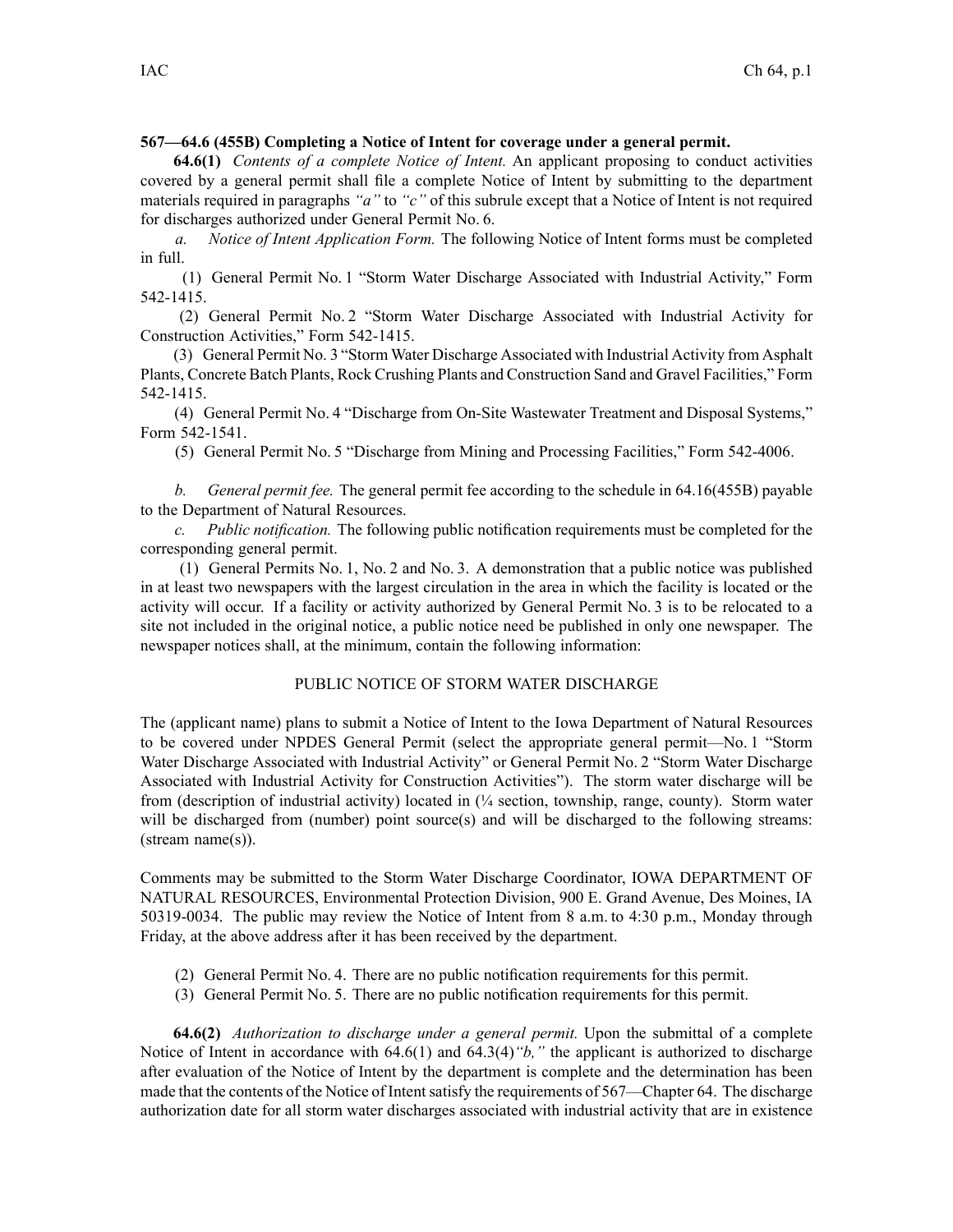on or before October 1, 1992, shall be October 1, 1992. The applicant will receive notification by the department of coverage under the general permit. If any of the items required for filing <sup>a</sup> Notice of Intent specified in 64.6(1) are missing, the department will consider the application incomplete and will notify the applicant of the incomplete items.

**64.6(3)** *General permit suspension or revocation.* In addition to the causes for suspension or revocation which are listed in 64.3(11), the director may suspend or revoke coverage under <sup>a</sup> general permit issued to <sup>a</sup> facility or <sup>a</sup> class of facilities for the following reasons and require the applicant to apply for an individual NPDES permit in accordance with 64.3(4)*"a"*:

*a.* The discharge would not comply with Iowa's water quality standards pursuan<sup>t</sup> to 567—Chapter 61, or

*b.* The department finds that the activities associated with <sup>a</sup> Notice of Intent filed with the department do not meet the conditions of the general permit. The department will notify the affected discharger and establish <sup>a</sup> deadline, not longer than one year, for submitting an individual permit application, or

*c.* The department finds that water well construction and well service discharge is not managed in <sup>a</sup> manner consistent with the conditions specified in General Permit No. 6.

**64.6(4)** *Eligibility for individual permit holders.* A person holding an individual NPDES permit for an activity covered by <sup>a</sup> general permit may apply for coverage under <sup>a</sup> general permit upon expiration of the individual permit and by filing <sup>a</sup> Notice of Intent according to procedures described in 64.3(4)*"b."*

**64.6(5)** *Filing <sup>a</sup> Notice of Discontinuation.* A notice to discontinue the activity covered by the NPDES general permitshall be made in writing to the department 30 days prior to or after discontinuance of the discharge. For storm water discharge associated with industrial activity for construction activities, the discharge will be considered as discontinued when "final stabilization" has been reached. Final stabilization means that all soil-disturbing activities at the site have been completed and that <sup>a</sup> uniform perennial vegetative cover with <sup>a</sup> density of 70 percen<sup>t</sup> for the area has been established or equivalent stabilization measures have been employed.

The notice of discontinuation shall contain the following:

- *a.* The name of the facility to which the permit was issued,
- *b.* The general permit number and permit authorization number,
- *c.* The date the permitted activity was, or will be, discontinued, and
- *d.* A signed certification in accordance with the requirements in the general permit.

**64.6(6)** *Transfer of ownership—construction activity par<sup>t</sup> of <sup>a</sup> larger common plan of development.* For construction activity which is par<sup>t</sup> of <sup>a</sup> larger common plan of development, such as <sup>a</sup> housing or commercial development project, in the event <sup>a</sup> permittee transfers ownership of all or any par<sup>t</sup> of property subject to NPDES General Permit No. 2, both the permittee and transferee shall be responsible for compliance with the provisions of the general permit for that portion of the project which has been transferred, including when the transferred property is less than one acre in area, from and after the date the department receives written notice of the transfer, provided that:

*a.* The transferee is notified in writing of the existence and location of the general permit and pollution prevention plan, and of the transferee's duty to comply, and proof of such notice is included with the notice to the department of the transfer.

*b.* If the transferee agrees, in writing, to become the sole responsible permittee for the property which has been transferred, then the transferee shall be solely responsible for compliance with the provisions of the general permit for the transferred property from and after the date the department receives written notice of the transferee's assumption of responsibility.

*c.* If the transferee agrees, in writing, to obtain coverage under NPDES General Permit No. 2 for the property which has been transferred, then the transferee is required to obtain coverage under NPDES General Permit No. 2 for the transferred property from and after the date the department receives written notice of the transferee's assumption of responsibility for permit coverage. After the transferee has agreed, in writing, to obtain coverage under NPDES General Permit No. 2 for the transferred property and the department has received written notice of the transferee's assumption of responsibility for permit coverage for the transferred property, the authorization issued under NPDES General Permit No. 2 to the